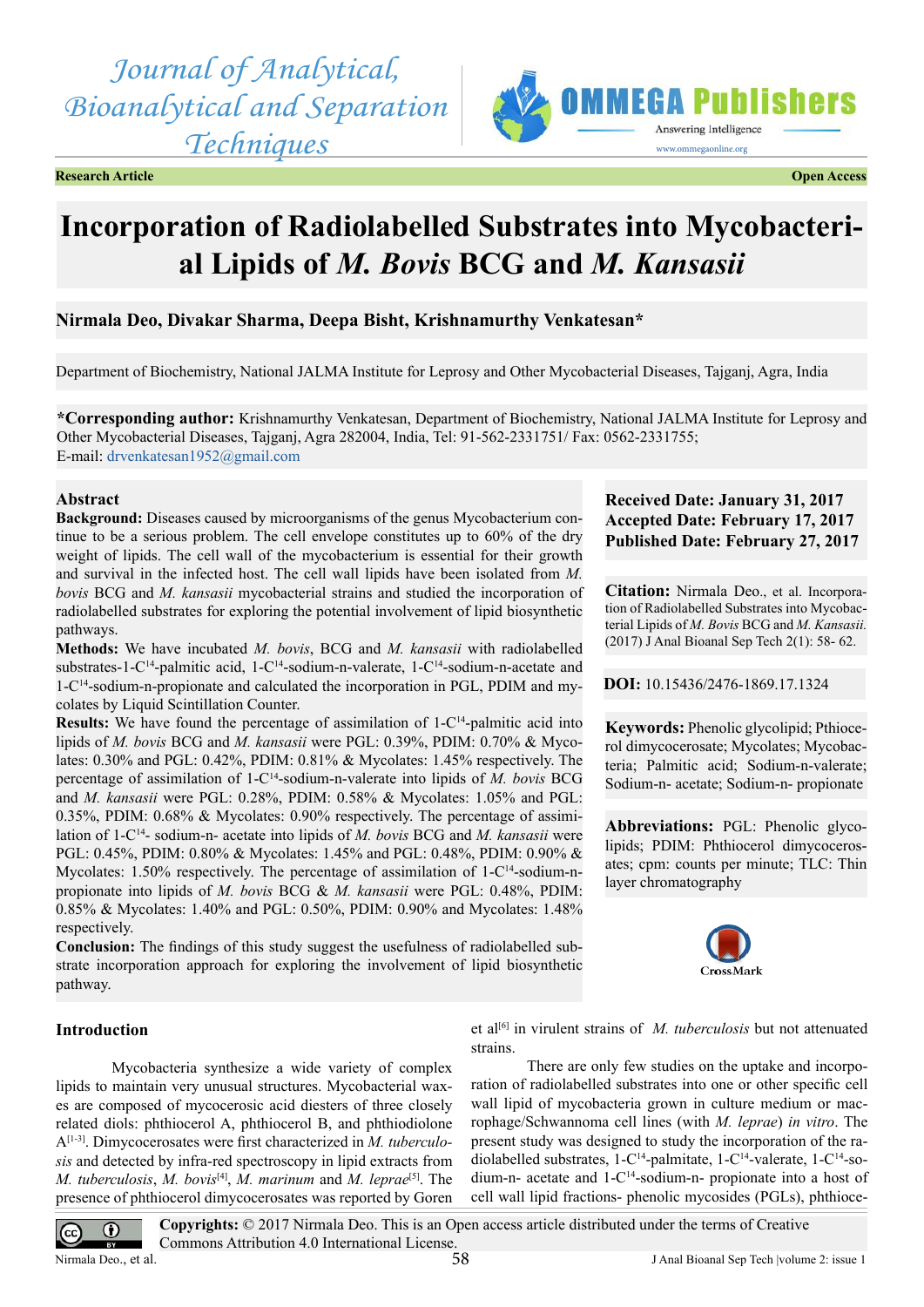

rol based wax esters (PDIMs) and mycolates of *M. bovis* BCG and *M. kansasii*. The research gained from incorporation of radiolabelled substrates might help in exploring the potential involvement of lipid biosynthetic pathways to maintain the cell wall/rigidity of *M. bovis* BCG and *M. kansasii*. Further research in this direction might be used for studying the antimycobacterial efficacy of various drugs.

# **Materials and Methods**

## **Extraction of free non-polar lipids**

The extraction method involves the treatment of organisms with a biphasic mixture of methanolic saline and petroleum ether (b.p. 60 - 80°C) as described by Dobson *et al*<sup>[3]</sup>. Harvested *M. bovis* BCG/ *M. kansasii* organisms were suspended in 3 ml of aqueous methanol in 8.5 ml test tubes screw capped with PTFE (poly tetra flour ethylene) lined caps. Free non-polar lipids were extracted by partitioning between the organisms in aqueous methanol and 3ml of petroleum ether (b.p. 60 - 80ºC) for 15 min. The mixture was centrifuged for 5 min at 2000 rpm at room temperature. The upper petroleum ether layer were separated and stored in small screw capped vial. The lower layer was re-extracted with a further aliquot of 2 ml petroleum ether for 15 min. The combined petroleum ether extracts was evaporated to dryness under a stream of nitrogen at 37ºC and examined for phenolic glycolipids and wax esters (phthiocerol dimycocerosates).

## **TLC analysis of phenolic glycolipids extracted from cells**

The non-polar lipids extracted with petroleum ether was dissolved in a small volume of chloroform and spotted on the corner of a 10 x 10 cm silica gel G-precoated aluminium plates and developed with chloroform-methanol (96:4,v/v) once in the first direction followed by toluene-acetone  $(80:20, v/v)$ thrice in the second direction. The plates were sprayed with α-napthol-sulphuric acid reagent and heated at 120ºC for 10 min. The presence of PGL was confirmed by comparing the mobility of authentic mycoside available in the Department.

## **TLC analysis of wax esters ( Phthiocerol Dimycocerosates -PDIMs)**

The other half of the non-polar lipid extract was deposited on Silica gel G – precoated plate (10 x 10 cm, Merck) which was run in Petroleun Ether-Diethyl ether (90:10, v/v) for the detection of phthiocerol dimycocerosates (wax esters). The characteristic lipids were visualized by spraying plate with  $H_2SO_4$ , followed by heating.

## **Mycolic acid extraction and preparation of methyl esters**

The aqueous portion containing cells left out after extraction of non-polar lipids was centrifuged and the supernatant was collected and saved for radioactive counting. The residual cell material was saponified to release cell-wall 'bound lipids' like mycolic acids by employing the procedure described by Dobson *et al*<sup>[3]</sup>. The material was subjected to alkaline methanolysis by treating with a mixture of methanol (1 ml), 30% aqueous KOH (1 ml) and toluene (0.1 ml) and heating in an oven at 75ºC for 18 hrs. The alkaline contents were cooled and acidified to pH 2.0 with 6N HCl and extracted with diethyl ether (3 x 1 ml aliquots). The combined extracts collected in an 8.5 ml screw

capped tube were evaporated to dryness under a stream of nitrogen at 37ºC. The dried lipid material supposedly containing mycolic acids was dissolved in 1 ml of dichloromethane and treated with 1 ml of catalyst solution and 0.5 ml of iodomethane. The contents were mixed for 30 minutes using tube rotor, centrifuged for 5 minutes and upper layer was saved for counting. The lower layer was dried under a stream of nitrogen at 37ºC. The dried material was supposedly composed of methyl esters of mycolic acids and other fatty acids.

## **Detection of mycolates by unidimensional TLC**

The mycolate fraction was dissolved in a small volume of petroleum ether (b.p. 40 -  $60^{\circ}$ C) and spotted on a 10 x 10 silica gel G-precoated aluminium plate and developed with petroleum ether: diethyl ether (90:10) five times followed by 100% methanol once. The plate was sprayed with 0.5% potassium dichromate in 10% sulphuric acid and heated at 120ºC for 10 min. The mycolates were identified using standard mycolates from *M. tuberculosis* and the spots on the TLC plates were scrapped and collected in scintillation vial. 10 ml of scintillation fluid was added and the radioactive counts were read by Liquid Scintillation Counter (Rackbeta-LKB, Wallac). The radioactivity in cell free-Sauton's medium and the supernatants saved at every stage of experiment was measured by diluting a suitable aliquot with scintillation fluid and counting in a Liquid Scintillation Counter.

## **Computation of radioactivity into various lipid fractions**

The percent incorporations of the radioactive  $1-C^{14}$ -palmitic acid, 1-C<sup>14</sup>-sodium-n-valerate, 1-C<sup>14</sup>-sodium-n-acetate and  $1-C^{14}$ -sodium-n- propionate into phenolic glycolipids, wax ester (PDIMs) and mycolates were calculated from the counts per minute (cpm) of the individual lipid fractions and the total counts and radioactivity incorporated into each lipid fraction was expressed as percent of the total radioactivity assimilated.

## **Results**

## **Incorporation of labeled 1-C14-palmitic acid into lipid of M** *.bovis* **BCG and** *M . kansasii*

Significant radioactivity has been found in phenolic glycolipids (PGL), wax esters (PDIMs) and mycolates of *M. bovis* BCG and *M. kansasii* incubated into 1-C14-palmitic acid ( $2\mu$ Ci, specific activity 23.3 mCi/mmol). The counts per minute ranged from 3950 in case of PGL to 14000 for mycolates through a count of 8400 in wax esters, in the case of *M. bovis* BCG while the radioactivity as per cpm in case of *M. kansasii*  phenolic glycolipids, wax esters and mycolate fractions were 4872, 8872 and 11543 respectively. The percentage of total radioactivity assimilated into lipids of *M. bovis* BCG was: PGL: 0.39%, PDIM: 0.70% and Mycolates: 0.30%. In *M. kansasii* the values were: PGL: 0.42%, PDIM: 0.81% and Mycolates: 1.45%. (Table 1, Figure 1). The incorporation, when expressed as percentage of total radioactivity, ranged from 0.39 % to 1.45 %.

## **Incorporation of labeled 1-C14-valerate into lipids of** *M. bovis* **BCG and** *M .kansasii*

Significant radioactivity has been found in phenolic glycolipids (PGL), wax esters (PDIMs) and mycolates of *M. bovis* BCG and *M. kansasii* incubated into 1-C14-sodium n-valerate  $(1\mu\text{Ci/ml}, \text{specific activity } 10.14 \text{ mCi/mmol})$ . The counts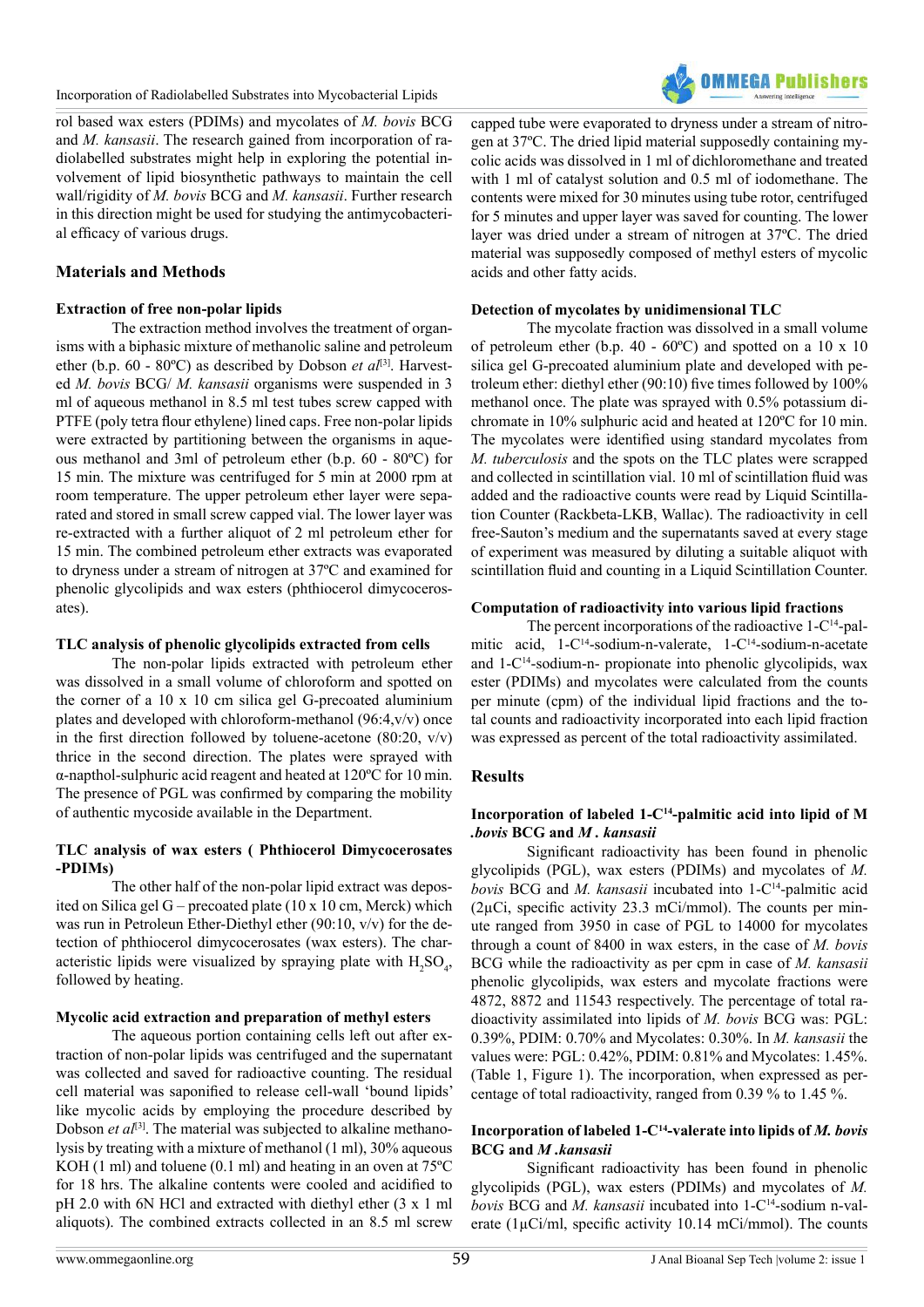

Incorporation of Radiolabelled Substrates into Mycobacterial Lipids

per minute ranged from 3600 in case of PGL to 12010 for mycolates through a count of 6600 in wax esters, in the case of *M. bovis* BCG while the radioactivity incorporated as per cpm in the case of *M. kansasii* Phenolic Glycolipids, wax esters and mycolate fractions were 3800, 6600 and 11543 respectively. The percentage of assimilation of 114C- sodium-n-valerate into lipids of *M. bovis* BCG as; PGL: 0.28%, PDIM: 0.58% and Mycolates: 1.05%. In *M. kansasii* the values were: PGL: 0.35%, PDIM: 0.68% and Mycolates:0.90% (Table:1, Figure.1). The incorporation, when expressed as percentage of total radioactivity, ranged from 0.28 % to 1.05  $\frac{0}{0}$ .



Figure 1: Incorporation of radioactivie labeled 1-C<sup>14</sup>-palmitate, 1-C<sup>14</sup>-valerate, 1-C<sup>14</sup>-acetate and 1-C<sup>14</sup>-propionate into cell wall lipids of *M. bovis* BCG and *M . kansasii*.

1:  $1-C^{14}$ -palmitate 2:  $1-C^{14}$ -valerate<br>3:  $1-C^{14}$ -acetate 4:  $1-C^{14}$ -propiona

4:  $1-C^{14}$ -propionate

**Table1:** Incorporation of 1-C14 labeled substrates into cell wall lipids of *M. bovis* BCG and *M. kansaii*.

| Radio labelled substrate      | <b>Lipid Fractions</b> | M. bovis BCG | M. kansasii |
|-------------------------------|------------------------|--------------|-------------|
| $1-C^{14}$ -palmitic acid     | PGL                    | 0.39         | 0.42        |
|                               | PDIM                   | 0.70         | 0.81        |
|                               | Mycolates              | 0.30         | 1.45        |
| $1-C^{14}$ -sodium-n-valerate | PGL                    | 0.28         | 0.35        |
|                               | <b>PDIM</b>            | 0.58         | 0.68        |
|                               | Mycolates              | 1.05         | 0.90        |
| $1-C^{14}$ -sodium n-acetate  | PGL                    | 0.45         | 0.48        |
|                               | PDIM                   | 0.80         | 0.90        |
|                               | Mycolates              | 1.45         | 1.50        |
| $1-C14$ -sodium-n-propionate  | PGL                    | 0.48         | 0.50        |
|                               | <b>PDIM</b>            | 0.85         | 0.90        |
|                               | Mycolates              | 1.40         | 1.48        |

## **Incorporation of labeled 1-C14-acetate into lipids of** *M. bovis* **BCG and** *M. kansasii*

Significant radioactivity has been found in phenolic glycolipids (PGL), wax esters (PDIMs) and mycolates of *M.bovis* BCG and *M. kansasii* incubated into 1-C14-sodium n-acetate (2µCi/ml, specific activity 40 mCi/mmol). The percentage of assimilation of 114C- sodium-n- acetate into lipids of *M. bovis*  BCG was: PGL: 0.45%, PDIM: 0.80% and Mycolates: 1.45%. In *M. kansasii* the values were: PGL: 0.48%, PDIM: 0.90% and Mycolates: 1.50% (Table: 1, Figure.1). The incorporation, when expressed as percentage of total radioactivity, ranged from 0.45 % to 1.50 %.

# **Incorporation of labeled 1-C14-propionate into lipids of** *M. bovis* **BCG and** *M. kansasii*

Significant radioactivity has been found in Phenolic Glycolipids (PGL), wax esters (PDIMs) and mycolates of *M. bovis* BCG and *M. kansasii* incubated into 1-C14-sodium n-propionate (2µCi/ml, specific activity 5-20 mCi/mmol). The percentage of assimilation of 114C- sodium-n-propionate into lipids of *M. bovis* BCG was: PGL: 0.48%, PDIM: 0.85% and Mycolates: 1.40%. In *M. kansasii* the values were: PGL: 0.50%, PDIM: 0.90% and Mycolates: 1.48%.(Table:1, Figure.1). The incorporation, when expressed as percentage of total radioactivity, ranged from 0.48 % to 1.48%.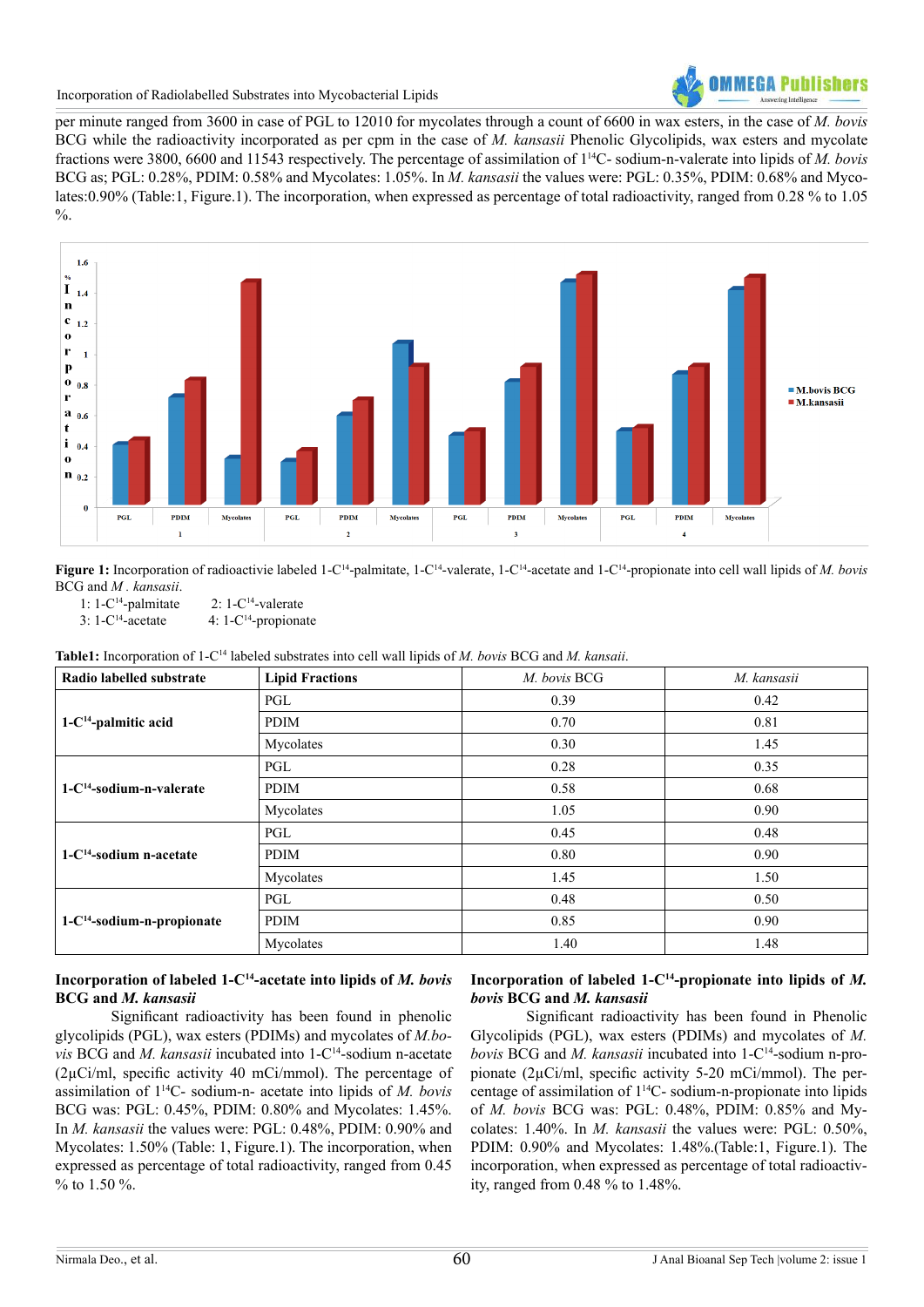

Lipid profiles of mycobacteria have been increasingly used in the chemotaxonomy of mycobacteria<sup>[7]</sup>. Phthiocerol Dimycocerosates (PDIMs) are proving to be powerful characters for the classification and identification of a limited number of mycobacteria. It is present only in very limited number of mycobacterial species like *M.tuberculosis, M. bovis, M. marinum, M. microti, M. kansasii* and *M. leprae*[\[3,8\]](#page-3-4). *M. bovis* has shown dimycocerosates of all three members of phthiocerol family, viz., phthiocerol A, phthiocerol B and phthiodiolone A. The phthiocerol A derived ester is the major constituent in both *M. bovis*  and *M. tuberculosis* strains. Therefore, in species identification, PDIM can give supportive role to phenolic glycolipids and mycolates.

Incorporation of labeled substrates like acetate, propionate, palmitate into various mycobacterial cell wall lipid fractions has been studied. These include the studies on biosynthesis of lipids, development of sensitive tools for antimicrobial screening etc. There is limited information on the biosynthesis of phenolic glycolipids and their components<sup>[9-11]</sup>. The carbon atoms in the methyl branched structure in mycocerosic acids has been shown to be derived from propionate<sup>[12,13]</sup>. Phenolphthiocerol dimycocerosates were identified as the intermediates in the biosynthesis of phenolic glycolipids<sup>[\[11\]](#page-3-8)</sup>. Two steps in the biosynthesis of mycocerosic acid have been demonstrated and the enzymes isolated by Rainwater and Kolattukudy<sup>[\[14-16\]](#page-4-0)</sup> the biosynthetic steps leading to phenolphthiocerol itself are not known. *In vitro* biosynthesis of PGL-I from 1-C14-acetate by *M. leprae* within Schwannoma cell lines has been reported by Mukherjee *et al*<sup>[\[17\]](#page-4-1)</sup>. Incorporation of  $[U^{-14}C]$  palmitic acid into phenolic lipid-I (PGL-I) fraction of *M. leprae* in murine macrophage system *in vitro* was found useful in quantitating the metabolism of *M. leprae* in macrophages Ramasesh *et al*<sup>[\[18\]](#page-4-2)</sup>. These workers reported that the percent incorporation of labeled palmitic acid into PGL-I depended on experimental condition but did not exceed 1% (range 0.4 to 0.6 %). It has also been reported by them that treatment of infected macrophages with rifampicin caused a significant reduction in the incorporation of  $1-C<sup>14</sup>$ -palmitic acid into PGL-I fraction. In our study we have found that the percent incorporation of labeled  $1-C^{14}$ -palmitic acid,  $1-C^{14}$ -valerate,  $1-C^{14}$ -acetate and  $1-C^{14}$ -propionate into phenolic glycolipids in *M. bovis* BCG and *M. kansasii* ranged from 0.28% to 0.50%. The incorporation of labeled PGL was least in 1-C<sup>14</sup>-valerate of *M. bovis* BCG and highest in 1-C14-propionate of *M. kansasii*. The percent incorporation into wax esters fraction ranged from 0.58 to 0.90 %. The incorporation of labeled PDIM (wax esters) was least in 1-C14-valerate of *M.bovis* BCG and highest in 1-C14-propionate of *M. kansasii*. The percent incorporation into mycolate fraction ranged from 0.30 to 1.50 %. The incorporation of mycolate was least in 1-C14-palmitic acid of *M. bovis* BCG and highest in 1-C14-acetate of *M. kansasii*.

The findings of the present study suggest that uptake of radiolabeled substrates like 1-C14-palmitic acid, 1-C14-valerate, 1-C14-acetate and 1-C14-propionate and their incorporation into various cell wall lipids will be helpful in studies on viability, lipid biosynthesis and screening of antimicrobials.

## **Conclusion**

The incorporation of radiolabelled substrates like 1-C14-palmitate, 1-C14-valerate, 1-C14-acetate and 1-C14-propionate into PGLs, PDIMs and mycolates was adequate in *M. bovis* BCG and *M. kansasii*. The incorporation of radioactivity into specific lipid fraction as a percentage of total radioactivity assimilated varied from 0.28% in the case of PGL to 1.5% in mycolates. This study suggests the usefulness of radiolabelled substrate incorporation approach in determining the viability of the bacilli, probe into biosynthesis of lipids and screening chemotherapeutic agents for their antimyobacterial efficacy.

**Conflict of interest**: There is no conflict of interest among the authors.

**Acknowledgements:** The authors are grateful to Director, NJIL & OMD for the support. The research was supported by ICMR, New Delhi. Authors are also thankful to Dr. Pradeep Dagur, Mr. Neeraj Dubey, Mr. Vijay Dua and staff of Biochemistry Division.

## **References:**

<span id="page-3-0"></span>1. [Board, R.G., Goodfellow M. Microbiological classification and iden](https://www.cabdirect.org/cabdirect/abstract/19812702903)[tification. \(1980\) Academic Press, London 184-256.](https://www.cabdirect.org/cabdirect/abstract/19812702903)

2. Ratledge, C., Stanford, J.L. The Biology of Mycobacteria. (1982) Academic Press, London (1): 95-184.

<span id="page-3-4"></span>3. Dobson, G., Minnikin, D.E., Minnikin, S.M., et al. 'Chemical methods in bacterial systemics' (Goodfellow, M. and Minnikin, D.E., eds.) (1985) Academic Press, London 237-265.

<span id="page-3-1"></span>4. Randall, H.M., Smith, D.W. Characterization of mycobacteria by infrared spectroscopic examination of their lipid fractions. Zentrablatt fur Bakteriologie, Parasitenkunde, Infektionskrankheiten und Hygiene. (1964) I. Abteilung. 194: 190-201.

<span id="page-3-2"></span>5. Draper, P., Payne, S., Dobson, G., et al. Isolation of a characteristic phthiocerol dimycocerosate from Mycobacterium leprae. (1983) J Gen Microbiol 129(2): 859-863.

[Pubmed](https://www.ncbi.nlm.nih.gov/pubmed/?term=6409988) ׀ [Crossref](http://mic.microbiologyresearch.org/content/journal/micro/10.1099/00221287-129-3-859)

<span id="page-3-3"></span>6. Goren, M.B., Brokl, O., Schaefer, W.B., Lipids of putative relevance to virulence in Mycobacterium tuberculosis: Phthiocerol dimycocerosate and the attenuation indicator lipid. (1974) Infect Immun 9(1): 150–158.

#### [Pubmed](https://www.ncbi.nlm.nih.gov/pubmed/?term=4271720)

<span id="page-3-5"></span>7. Minnikin, D.E., Lipids, their chemistry, biosynthesis and roles. "The Biology of Mycobacteria"Ratledge C and Stanford J. (1982) London Academic Press 95-184.

8. Dandapat, P., Verma, R., Venkatesan, K., et al. Rapid detection of Mycobacterium bovis on its lipid profile by thin layer chromatography. (1999) Vet Microbiol 65(2): 145-151.

#### [Pubmed](https://www.ncbi.nlm.nih.gov/pubmed/10078598) ׀ [Crossref](http://www.sciencedirect.com/science/article/pii/S037811359800279X)

<span id="page-3-6"></span>9. Gastembide-Odier, M., Sarda, P. Contribution a l'etude de la structure et de la biosynthese de glycolipides specifiques isoles de mycobacteries, les mycosides A& B. (1970) Pneumonology 142(2): 241-255. [Pubmed](https://www.ncbi.nlm.nih.gov/pubmed/5497308) ׀ [Crossref](http://link.springer.com/article/10.1007%2FBF02095222)

10. Thurman, P., Draper, P. Biosynthesis of Phenolic glycolipids in M.microtii. (1989) Acta Leprologica 7 (Suppl 1): 74-76. [Pubmed](https://www.ncbi.nlm.nih.gov/pubmed/?term=2504010)

<span id="page-3-8"></span>11. Thurman, P., Chai, W., Rosankiewicz, J.R., et al. Possible intermediates in the biosynthesis of mycoside B by Mycobacterium microtii. (1993) Eur J Biochem 212(3): 705-711. [Pubmed](https://www.ncbi.nlm.nih.gov/pubmed/8462544) 

<span id="page-3-7"></span>12. Gastambide-Odier, M., Delaumeny, J.M., Lederer E. Biosynthese de l'acide C32-mycocerosique: incorporation d'acide propionique.